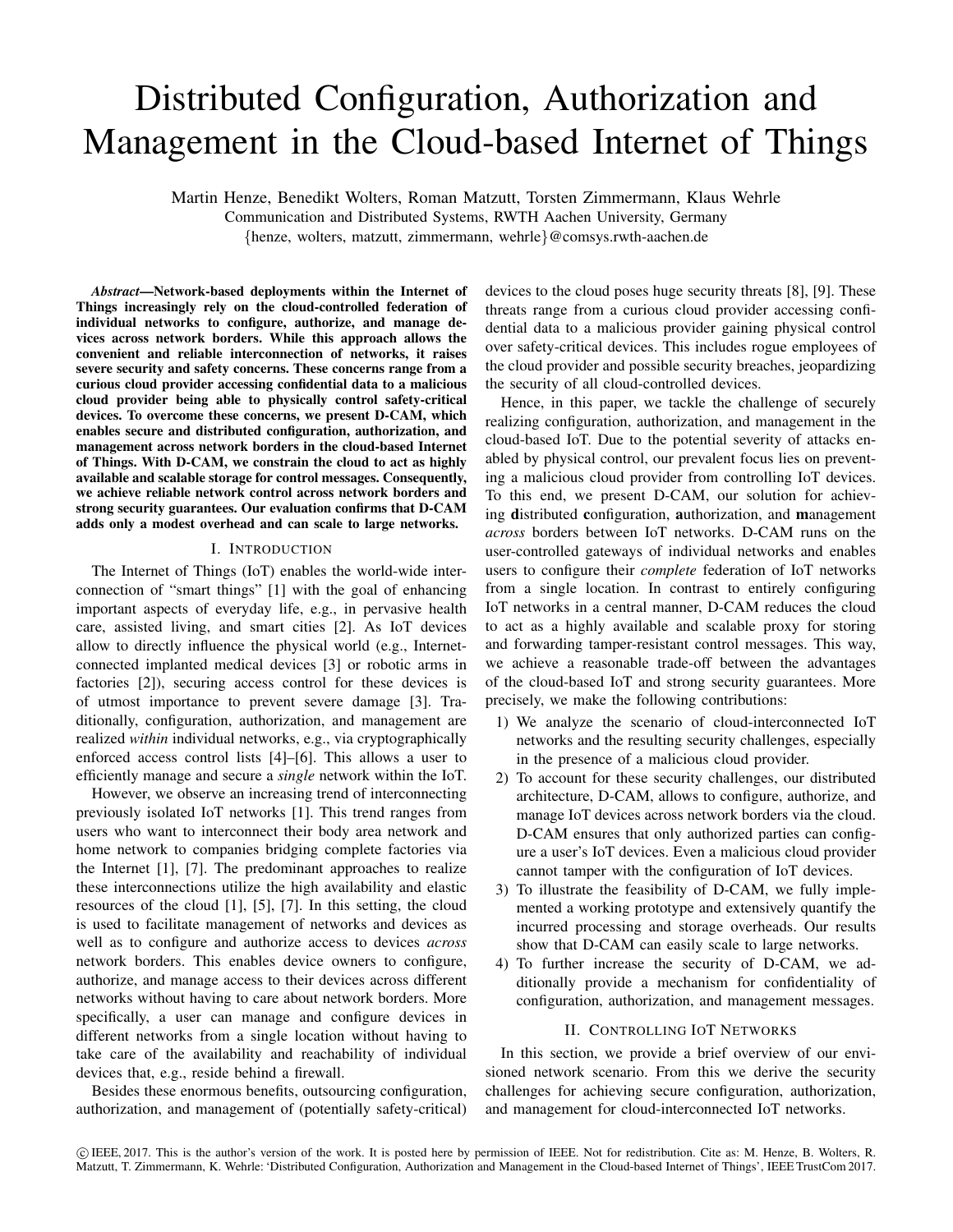## *A. Network Scenario and Problem Analysis*

In traditional IoT deployments, a network of IoT devices is connected to the Internet (and possibly the cloud) via a gateway controlled by the user (in rare cases, an IoT device acts as the gateway directly). We assume that the communication *within* the IoT network is properly secured [4], i.e., the internal IoT network communication provides authentication and integrity protection. To allow for interaction with an IoT network over the Internet, it needs to be properly configured. This involves (i) *configuration* of individual IoT devices, (ii) *authorization* of access to these devices (e.g., for sensing and actuating), and (iii) *management* of the overall IoT network and its structure. In the following, we refer to these operations as *control operations*. Handling control operations is well-studied for traditional single-network deployments. Such networks are typically configured on the single usercontrolled *gateway* that connects to the Internet and hence is predestined to enforce all control-related tasks [4]. For example, as the gateway manages connections to the Internet, it will only forward legitimate requests to its IoT devices.

However, as the IoT evolves, we see an increasing trend for bridging several IoT networks over the Internet. Conveniently and consistently managing a *federated* IoT network is challenging. In an naïve approach, SSH or VPNs could be used to remotely control small groups of IoT networks. However, this requires gateways to be addressable (not behind a firewall or NAT) and available (not offline, e.g., due to an unreliable wireless uplink) at configuration time, which is unrealistic for dynamic environments such as the IoT. Current state-of-the-art approaches [10]–[12] thus propose to steer control operations from the cloud. Using the cloud as a central hub to manage IoT devices of one owner across network borders eliminates the need for managing each network separately and for setting up remote management solutions. In this setting, the network owner sends control messages to the cloud, which will relay them to all gateways in the owner's federated IoT network (if a gateway is offline, it will be updated as soon as it comes back online). Such control messages can be sent in a variety of formats and protocols, e.g., using CoAP, SNMP, or NETCONF [13]. Hence, it is important to develop a system that is agnostic to the specific format and protocol for control operations.

# *B. Security Analysis*

While the cloud enables the owner of a federated IoT network to perform control operations efficiently, this comes at the price of severe security challenges. In cloud-based systems, the prevalent security assumption is that the cloud provider can be partially trusted. Specifically, the cloud provider is typically considered to be semi-honest or honest-but-curious [14]–[17]. That is, it will not disrupt the execution of the protocol and is hence limited to merely passively gathering information. Most importantly, a cloud provider, under these assumptions, will not tamper with messages it is supposed to relay to other nodes in the network. This is a widespread and reasonable assumption if the primary goal is to protect the confidentiality of data. However, as the IoT connects the physical world to the

Internet, security in the cloud-based IoT is not only about the privacy of information but also required to guarantee (physical) safety. As a severe example, an adversary could remotely gain control over a pacemaker to modify a patient's heart rate [18] after gaining access to the cloud. Hence, only assuming an honest-but-curious cloud provider when considering control operations in the cloud-based IoT does not offer adequate protection for safety-critical tasks.

We derive severe attacks a dishonest cloud provider (or rogue employees and entities attacking the cloud) can launch: Modification Attack: Changing messages before forwarding them, e.g., to change parameters in a configuration message. Insertion Attack: Creating new messages and sending them to devices in the network, e.g., to gain access to a specific device. This class of attacks also includes duplication of legitimate messages (replaying) to cause an inconsistent system state.

Reorder Attack: Changing the order of messages before distributing them in the network, e.g., to change the semantics of the request contained in the messages.

Withhold Attack: Deciding to (temporarily) not pass on certain messages to the network, e.g., to block the deauthorization of access to devices.

All these attacks have in common that they can lead to severe consequences, e.g., if the cloud provider (or a rogue employee or someone attacking the cloud provider) uses them to gain control over an actuator in the physical world. To account for these types of attacks, we assume a *malicious-but-cautious cloud provider* [16] and protect our system accordingly. In this attacker model, the cloud provider can launch any attack as long as this leaves no evidence. Notably, this does not imply that the cloud provider indeed behaves maliciously. Rather, it acknowledges that the cloud provider (or an employee) *can* potentially behave maliciously or be subject to attacks. Neglecting the resulting attack vectors would enable attackers, e.g., to gain control over devices in the user's IoT network without leaving any evidence. This attacker model is especially well-suited for our scenario, as cloud providers face serious consequence if misconduct is detected.

In this work, we do not aim to protect against insider attacks, e.g., by hacked gateways within the IoT network. Still, we show that D-CAM provides accountability, i.e., misbehavior of gateways (through errors or attacks) can be identified.

#### III. D-CAM DESIGN

The goal of this paper is to overcome the identified severe security challenges by realizing distributed configuration, authorization, and management (control operations) in the cloud-based IoT in the presence of a malicious-but-cautious cloud provider. We present D-CAM, our solution that bases on the principle of hash chains [19] to create a distributed administrated log of *control messages* performing control operations. This allows us to create a secure timeline [20] of these messages, which can be verified by any gateway in the federated IoT network. In the following, we focus on achieving integrity and availability of control messages. We describe how to additionally achieve message confidentiality in Section VI.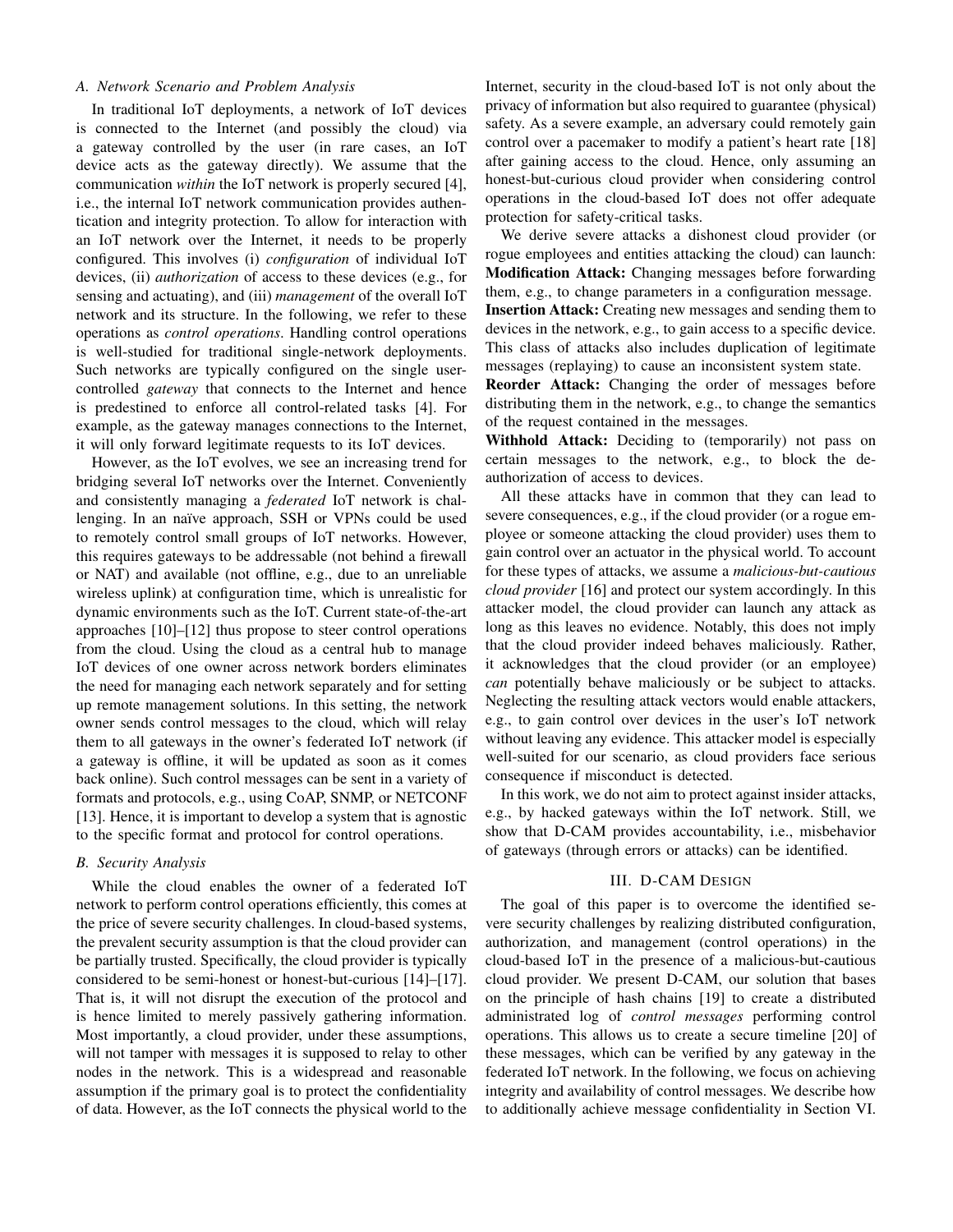

Fig. 1: D-CAM's design centers around a message log which allows gateway group members to append new messages and verify the contained messages.

## *A. Design Overview*

D-CAM operates in a scenario where multiple IoT networks are interconnected via the cloud to form one larger, virtual IoT network. As each individual IoT network is connected to the cloud via a dedicated user-controlled gateway, their interconnection requires the federation of said gateways, which we refer to as a user's *gateway group*. The task of D-CAM is the reliable distribution of control operations to all gateways in a gateway group in the presence of a malicious-butcautious cloud provider. We assume that each gateway has a cryptographic identity, i.e., a public/private key pair, and is controlled by the user owning the IoT network.

D-CAM relies on distributed managed, cloud-hosted *message logs* for each gateway group, to which all members of the gateway group can securely append messages as illustrated in Figure 1. Furthermore, each gateway can verify integrity and authenticity of the message log. Messages in the message log immediately reflect control operations. As our focus lies on realizing the secure distribution of *arbitrary* control messages in federated IoT networks, we deliberately abstract from specific approaches for configuring individual IoT devices (e.g., CoAP, SNMP, or NETCONF). Furthermore, control messages in D-CAM also include the management of the gateway group itself, i.e., adding and removing gateways (dashed line in Figure 1). In summary, D-CAM's message log is maintained in a distributed manner within gateway groups and the cloud is reduced to a highly available message store and relay.

## *B. Appending to the Message Log*

The goal of D-CAM is to ensure that only authorized gateways can append control messages to the message log. Furthermore, no one should be able to modify, reorder, or remove messages. To achieve this goal, we protect control messages with a combination of sequence numbers, a hash chain, and digital signatures as shown in Figure 2.

We describe the process of appending one message to the message log and from now on refer to the gateway appending the message as its *initiator*. To avoid message collisions, the initiator reads the sequence number of the most recent message, increases it by one, and adds it to the new message (dashed lines in Figure 2). If two gateways simultaneously append a message, they will use the same sequence number and hence D-CAM is able to detect and resolve the collision.

Furthermore, the initiator creates a checksum over the message itself and the checksum of the directly preceding message using a cryptographic hash function (solid lines in Figure 2). Thereby, we create a hash chain [19] that cryptographically



Fig. 2: Each message in the message log is digitally signed by the originating gateway. All messages in the message log are interlinked via a hash chain.

links all messages in the message log. Due to the preimage resistance of cryptographic hash functions, messages can neither be altered nor reordered without invalidating the hash chain. The first message in the message log contains a random *initialization vector* instead of a previous checksum.

To allow other gateways in the gateway group to verify the integrity and authenticity of a message, the initiator digitally signs each message. This signature covers the checksum and thus also ensures integrity and authenticity of all previous messages. Subsequently, the initiator sends the message to the cloud, where it is stored and distributed to all gateways in the gateway group. Gateways that are offline or temporarily unavailable will update when they come back online.

Optimization. Creating reasonably secure digital signatures leads to a non-negligible performance overhead. Hence, with D-CAM we aim to reduce the amount of required digital signatures *without* diminishing the security level. We observe that in IoT deployments control messages often arrive in batches, e.g., if the network owner configures new devices or changes authorization of device access. If a gateway appends a batch of messages to the message log, it will add a digital signature only to the last message and send the complete batch to the cloud. The integrity and authenticity of the other messages in the batch remains enforced by the hash chain.

#### *C. Management of Gateway Groups*

D-CAM uses the message log to secure the management of gateway groups, i.e., ensure that only authorized gateways participate in a gateway group. Thus, D-CAM provides the same security level for gateway group management as for control operations. We consider three group management operations: (i) *creation* of a gateway group, (ii) *adding* gateways to a group, and (iii) *removing* gateways from a group.

When creating a federated IoT network, the network owner also *creates* a new gateway group. To do so, she connects to one of her gateways and creates the gateway group, as well as a corresponding message log with a random initialization vector. To announce the creation of this new group and implicitly adding itself as the first group member, the gateway creates an initial message using the initialization vector as identifier.

To *add another gateway* to her gateway group, the network owner connects to the new gateway and creates a join request that is stored in the cloud (outside the message log). Now, she can connect to any gateway in her gateway group to review and accept the pending join request, thereby validating the public key of the joining gateway. To complete adding the gateway to the gateway group, a group member appends a message to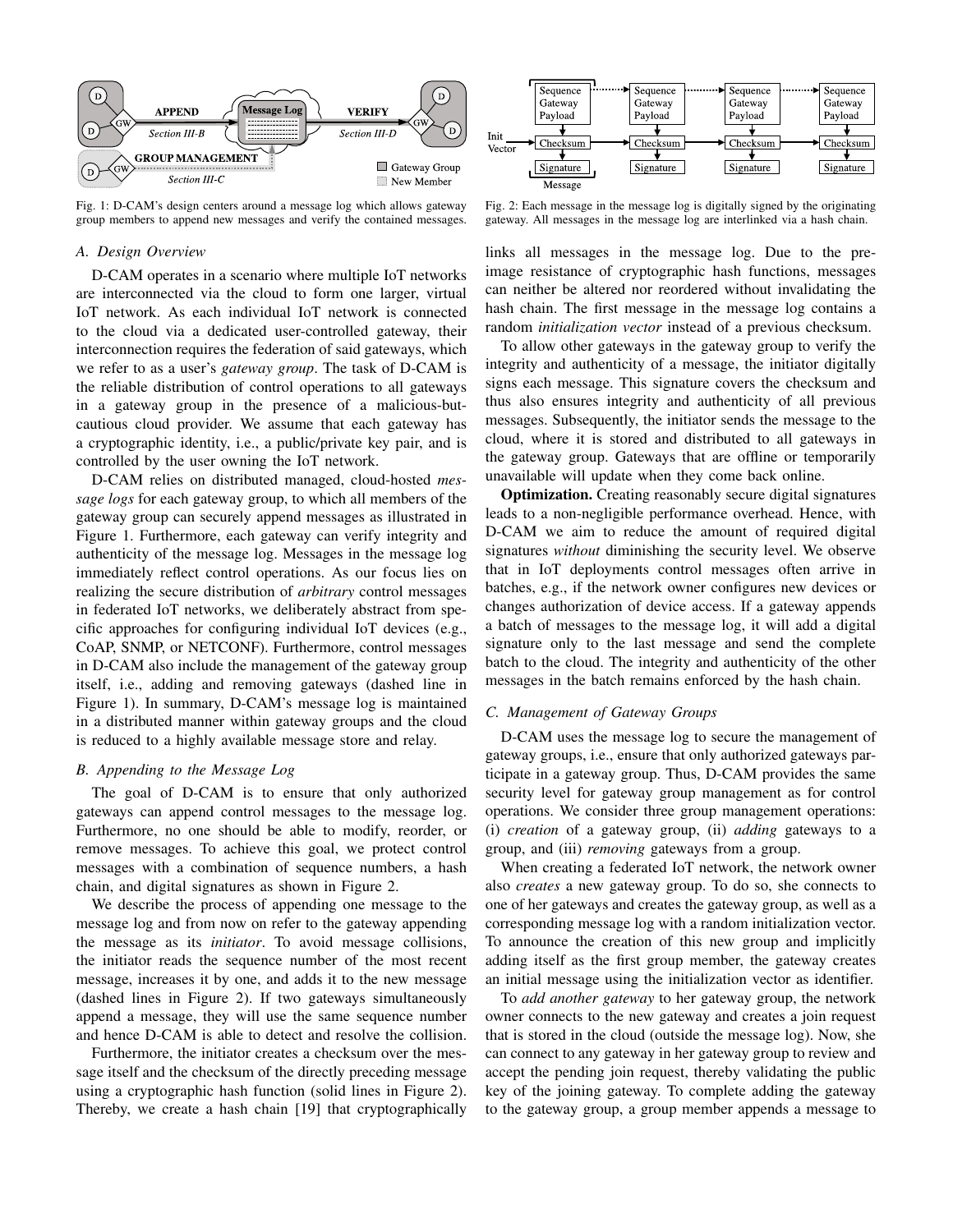the message log that grants the public key of the new group member the right to append messages to the message log. Now, the new gateway is a full member of the gateway group.

*Removing gateways* from a gateway group in D-CAM works similarly to adding gateways. Any member of the gateway group can append a message to the message log that removes another gateway from the gateway group by revoking its public key. Upon receiving this message, the remaining members will not accept any further messages signed by the removed entity.

Optimization. In certain scenarios, it might not be desirable to allow each gateway group member to perform control operations, e.g., if a gateway is deployed in an untrustworthy environment or physically exposed. Hence, D-CAM also supports *passive gateways*, i.e., gateways that can only be configured using D-CAM but cannot initiate control operations. Gateways suspected to be especially vulnerable thus do not jeopardize the security of the whole network if they are compromised.

IoT devices themselves can also be managed with D-CAM. Here, D-CAM additionally stores routing information in the message log, i.e., to which gateway a device is connected.

# *D. Verifying the Message Log*

Whenever a gateway receives a message batch from the cloud, D-CAM must verify its integrity and authenticity. The gateway verifies each message sequentially: First, the gateway verifies the message's checksum by computing the hash value over the message and the previous message's checksum. Then, the gateway reads the public key of the message's initiator from a local cache. The cache is updated whenever a nonpassive gateway is added or removed (cf. Section III-C). This ensures that only messages by authorized gateway group members are accepted by D-CAM. Finally, the gateway verifies the message's signature and continues with the next message.

Optimization. In duality to appending messages, processing time for verifying a message is dominated by checking the digital signature. Again, our scheme based on hash chains allows us to selectively employ an optimization. D-CAM can verify message batches by iteratively checking the checksum of each message but verifying only the signature of the last message. With this optimization, we can guarantee the correctness of all messages in the batch only after verifying the last message. Hence, the batch size constitutes a trade-off between improved verification time and required buffer space as well as more complicated failure recovery. Notably, this does not constitute a trade-off between security and performance.

# *E. Trimming the Message Log*

The cumulated amount of control messages generated by a gateway group will steadily increase over time. This becomes problematic as gateways joining a gateway group after a while need to process an excessive amount of messages to catch up with the current network state. At the same time, we observe that older control messages might be obsoleted by new messages, e.g., when overwriting a configuration or revoking an authorization. To leverage this potential for space reduction, D-CAM allows to *trim* the message log by eventually starting a new message log based on the network state at the time of trimming, thereby pruning all obsoleted messages. This allows for significantly shorter bootstrapping times for new gateways.

A dedicated gateway group member (e.g., the oldest) constantly monitors the message log's amount of obsolete messages. If this amount exceeds a specific threshold (group or device dependent), the dedicated gateway trims the message log. To this end, the gateway uploads a complete snapshot of the current network state to the cloud and adds a snapshot message to the message log. The snapshot message contains the snapshot's storage location and the hash value of the snapshot. When a new gateway joins a gateway group, it is provided with the hash over the latest snapshot and thus only has to verify the message log starting from the latest snapshot.

# IV. SECURITY DISCUSSION

We briefly discuss how D-CAM protects against the attacks we identified (cf. Section II-B) and hence guarantees integrity and authenticity of control operations in the cloud-based IoT.

Modification Attack. Digital signatures ensure that no unauthorized entity, e.g., a malicious cloud provider, can modify a message. Any modification will invalidate the message's signature and is easily detectable by any member of a gateway group, causing a malicious-but-cautious cloud provider to refrain from launching this attack. Even with our optimization to not sign each message, we can easily detect mismatches in the hash chain if non-signed messages are modified.

Insertion and Reorder Attacks. No unauthorized entity can append new messages to the message log as they are unable to create valid digital signatures. Replaying, i.e., duplicating legitimate, signed messages, is prevented as this would imply recurring sequence numbers and checksum mismatches in the hash chain. The same detection strategy can be used for preventing reordering attacks, which would result in a mismatch in sequence numbers and a broken hash chain.

Withhold Attack. In contrast, detecting withholding of messages requires additional effort. We briefly outline two approaches: First, the members of a gateway group can use a side channel (e.g., by directly contacting each other) to periodically exchange status information, i.e., the sequence number and checksum of the latest message. Second, and without a side channel, each gateway can periodically append a heartbeat message to the message log, indicating that currently no updates are to be expected. As gateway group members need to be updated to the latest version to append to the message log, this will detect missing heartbeat messages, which indicates either a gateway failure or a withhold attack. This approach's overhead can be parameterized by adjusting the heartbeat frequency. Furthermore, its storage overhead can be limited by trimming older heartbeats (cf. Section III-E).

Further Security Considerations. When adding gateways to a gateway group, the cloud provider might withhold or modify join requests. The network owner will notice such attacks when reviewing join requests (cf. Section III-C). When trimming the message log, the snapshot stored in the cloud cannot be modified as the hash value cryptographically binds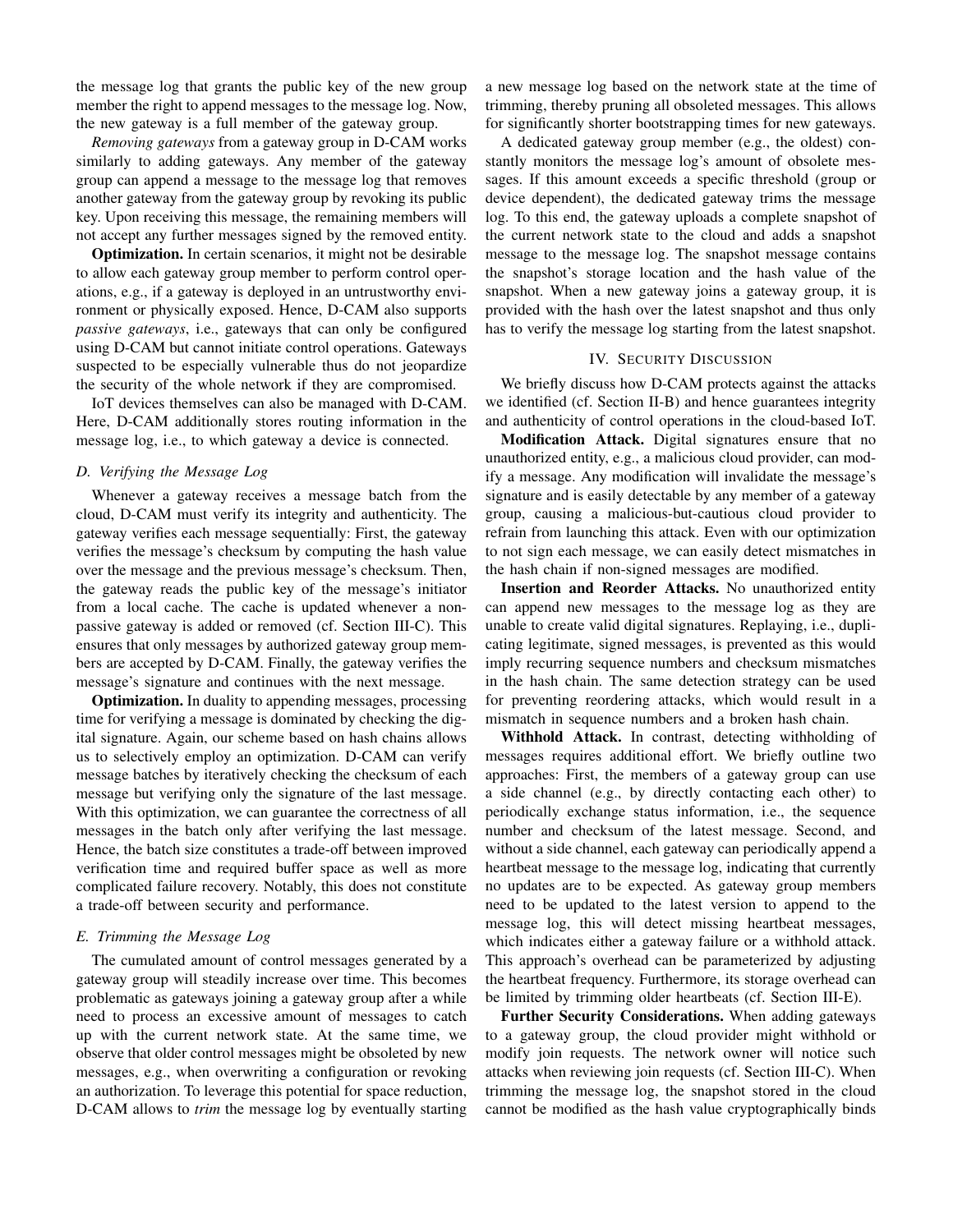the snapshot to the message log (cf. Section III-E). Although not specifically designed to protect against insider attacks, D-CAM provides a tamper-resistant, verifiable log of all control operations. Hence, we can detect misbehavior (e.g., device defects or attacks) and blame the originating gateway.

To conclude, D-CAM's approach of a cryptographically protected message log offers protection against the identified attacks, even in the presence of a powerful attacker. Attack attempts are detected by D-CAM which prevents, e.g., physical harm. Furthermore, network owners can launch appropriate countermeasures and collect evidence of attacks.

#### V. EVALUATION

To prove the feasibility of D-CAM and quantify its performance, we evaluate its processing, storage, and communication overheads. Based on these results, we compare D-CAM to other remote management approaches such as VPNs or SSH. As a basis for our evaluation, we implemented a prototype for the gateway component in the C programming language. We rely on OpenSSL 1.0.1k for the cryptographic operations, libjansson 2.7 for serializing messages using JSON, and MySQL 5.5 for persistently storing state at the gateways, e.g., the list of gateways in the gateway group. As an exemplary embedded device for the gateway, we chose the Raspberry Pi Model B+ with a 700 MHz ARM11 processor, 512 MB of RAM, and Raspbian Jessie Lite Linux as operating system. To properly select the employed cryptographic primitives, we followed the recommendations of NIST [21]. More precisely, we use SHA-256 as hash function as well as two different digital signature schemes (to enable their comparison): RSA with 2048 Bit keys and ECDSA with NIST curve P-256.

#### *A. Processing Overhead*

First, we evaluate the processing overhead for appending messages to and verifying messages in the message log. We refer to a *signing interval* of k if a gateway signs on average each k-th message (cf. Section III-B). Analogously, a *verification interval* of k means that a gateway on average checks the digital signature of each  $k$ -th message (cf. Section III-D). For each result, we performed 30 runs, each consisting of the processing, i.e., appending or verifying, of 10 000 messages. We show the mean processing time for one message with 99% confidence intervals. We distinguish between the time required for creating respectively verifying the hash chain and the digital signature, including parsing and serializing messages, the lookup of public keys, and all other calculations.

Appending to the Message Log. The processing time for a gateway to append one message to the message log is influenced by the signing interval and the message length.

First, we vary the signing interval between 1 and 25 and fix the message length to 2 500 Byte, which allows to encode even larger control messages. Our results in Figure 3 (note the logarithmic scale in this plot) show that the processing time for creating the hash chain does not depend on the signing interval while the time for creating the digital signatures significantly decreases for an increasing signing interval.



Fig. 3: Mean duration for appending a message of length 2 500 Byte to the message log, depending on varying signing intervals. Increasing the signing interval reduces the average time spend in the predominant signing operation.



Fig. 4: Mean duration for appending a message of varying payload size to the message log with a signing interval of 20 and a group size of 1. The time for appending one message increases linearly with the payload size.



Fig. 5: Mean duration for verifying one message of size 2 500 Byte in the message log, depending on the verification interval. By increasing this interval the average time spent for the predominant verification operation is reduced.

Especially for smaller signing intervals, we see that ECDSA strongly outperforms RSA as expected due to their different performance asymmetries [4]. For a signing interval of 20, using RSA (ECDSA) allows to append 202 messages/s (1 052 messages/s). Furthermore, we observe only little additional savings for increasing the signing interval beyond 20, especially when using ECDSA as signature scheme.

Hence, we now fix the signing interval to 20 and vary the message length between 500 and 10 000 Byte in steps of 500 Byte. In Figure 4, we observe that processing time increases roughly linearly for increasing message sizes. This is mainly due to an increased time for creating the checksum for longer messages. Again, we observe a superior performance of ECDSA compared to RSA. For a message size of 500 Byte, we can process 228 messages/s (2 004 messages/s) with RSA (ECDSA). This decreases to 154 messages/s (388 messages/s) with RSA (ECDSA) for a message size of 10 000 Byte.

Verifying the Message Log. The processing time for verifying a message depends on the verification interval and the message size. Additionally, processing time might be influenced by the number of gateways that created messages.

To study the influence of the verification interval on processing time, we vary the verification interval between 1 and 25. Message size is fixed to 2 500 Byte and the gateway group size to 1. As shown in Figure 5, the time for verifying hash chains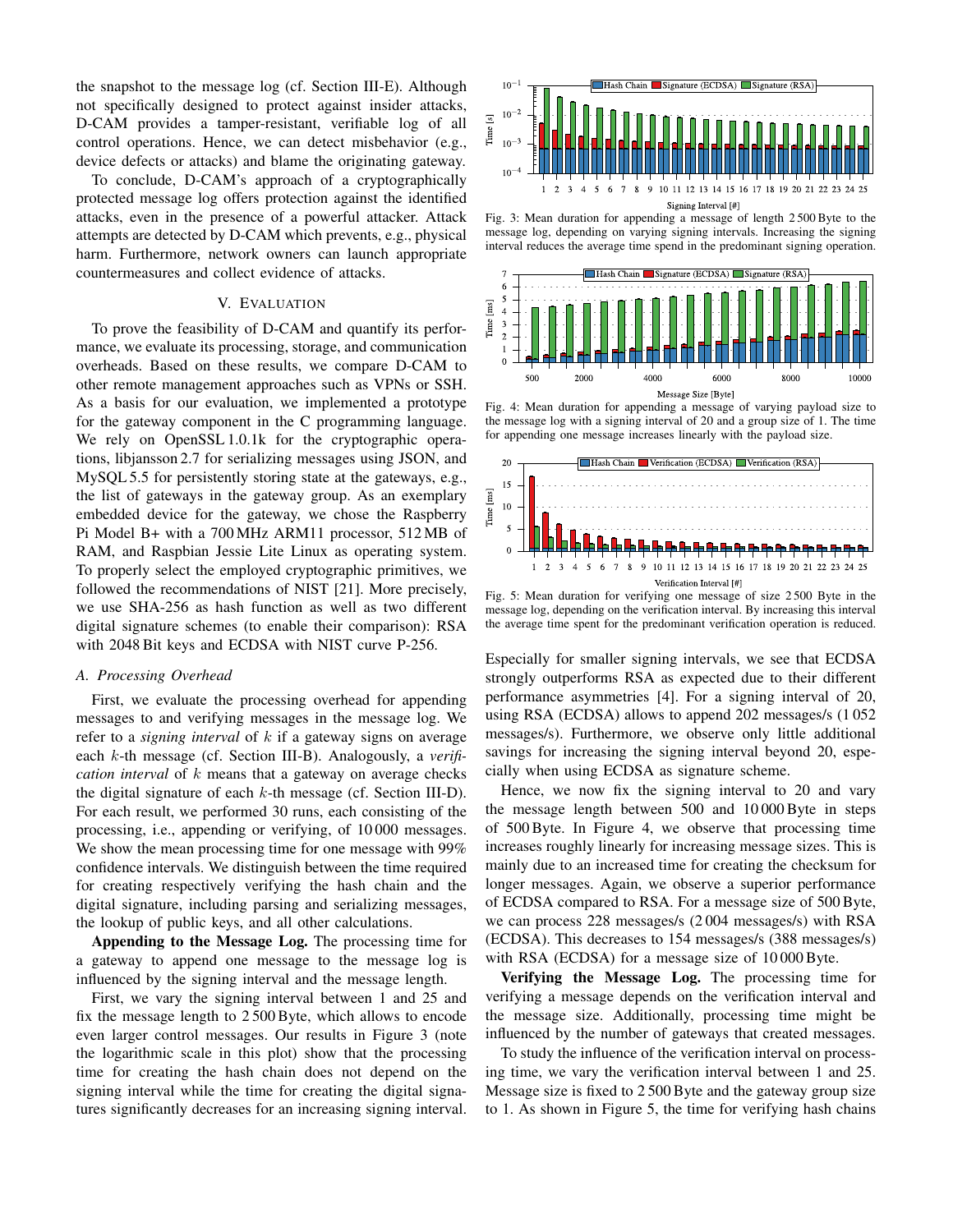does not depend on the verification interval while the time for verifying digital signatures decreases with an increased verification interval. Here, RSA benefits from the performance asymmetry and outperforms ECDSA. For a verification interval of 20, RSA enables us to verify 991 messages/s compared to only 611 messages/s for ECDSA. Increasing the verification interval beyond 20 offers little performance gains.

Hence, we now set the verification interval to 20 while keeping the group size at 1 and evaluate the impact of varying the message size between 500 and 10 000 Byte in steps of 500 Byte and depict the results in Figure 6. The time for verifying one message increases approximately linearly with an increasing message size. This stems from an increase in verifying the hash chain checksums and validating the digital signature. We again notice a superior performance of RSA over ECDSA. Using RSA (ECDSA) allows us to verify 1 840 messages/s (888 messages/s) for messages of size 500 Byte. For a message size of 10 000 Byte, these numbers decrease to 387 messages/s (315 messages/s) for RSA (ECDSA).

Next, we analyze the impact of the number of gateways in the gateway group. We fix the verification interval to 20, message size to 2 500 Byte, and increase gateway group size from 1 to 100. Gateways will append messages one by one, i.e., the first gateway will append its second message only after all other gateways have appended a message. Our results in Figure 7 show that the verification time does not depend on the number of gateways in the gateway group.

Remarks. Setting both signing and verification interval to 20 constitutes a reasonable trade-off between processing time and required buffer space for verification. Furthermore, if the goal is to optimize performance of appending messages in D-CAM, ECDSA is preferable over RSA. However, RSA shows a superior performance for verifying messages. For a gateway group of size  $n$ , a message has to be verified by  $n$  gateways while it is appended only once. Thus, especially for large gateway groups, selecting RSA is recommended. Notably, the size of the gateway group does not influence the time required for verifying messages. This is expected as long as we can keep the public keys of all gateway group members in memory. Even on a resource-constrained Raspberry Pi, we can cache the public keys of hundreds of gateways.

## *B. Storage and Communication Overhead*

To analyze the per-message storage overhead as well as the influence of trimming the message log on communication, we rely on analytical and simulative methods.

Per-Message Overhead. The per-message overhead of D-CAM stems from header fields (e.g., sequence number and initiator identifier), the checksum required for the hash chain, and the digital signature. More precisely, the overhead consists of 36 Byte for the header, 32 Byte for the checksum, plus 258 Byte (72 Byte) for encoding the RSA (ECDSA) digital signature. As the size of the header, hash, and signature stay constant for varying payload sizes, this overhead decreases from 65.2% (28%) for messages of size 500 Byte to 3.26% (1.4%) for messages of size 10 000 Byte for RSA (ECDSA).



Fig. 6: Mean duration for verifying a message of varying payload size with verification interval 20 and a group size of 1. Due to checking the hash chain, the time required for message verification scales linearly with the payload size.



Fig. 7: Mean duration for verifying one message of length 2 500 Byte in the message log, depending on the number of gateways in the gateway group. The group size has a negligible impact on the entire verification duration.



Fig. 8: The influence of trimming the message log depends on the probability of messages being obsoleted ( $p = 0, 0.2, ..., 1$ ). D-CAM at most incurs a fixed overhead (the specific amount is a configurable parameter).

Influence of Trimming the Message Log. The behavior of D-CAM's trimming approach depends on the amount of obsolete messages in the message log. We study this behavior with a simulative approach where we consider message logs of up to 100 000 messages and let D-CAM trim the message log whenever it observes at least 5 000 obsolete messages. We iteratively append messages, where each inserted message may obsolete a previous one with a probability of  $0, 0.2, ..., 1$ . In Figure 8, we compare the number of messages a new gateway has to process to the optimal number, i.e., only non-obsoleted messages. Each experiment was conducted 1 000 times with random seeds and we depict the mean amount of messages to be verified. We omit confidence intervals to ease readability, as the 0.99 confidence intervals are < 204 messages for all values. Indeed, our results show that D-CAM at most incurs a fixed overhead of 5 000 messages (the specific amount is one of D-CAM's parameters). Furthermore, the number of trimming operations required (indicated by drops) scales with the probability of obsolete messages, ranging from 20 when all messages are obsoleted to 0 if none become obsolete.

Remarks. Our evaluation of D-CAM's storage and communication overhead leads to two observations. First, if reducing storage space is important, using ECDSA as signature scheme is the better choice. Notably, the required storage space can further be reduced by increasing the signing interval (cf. Sec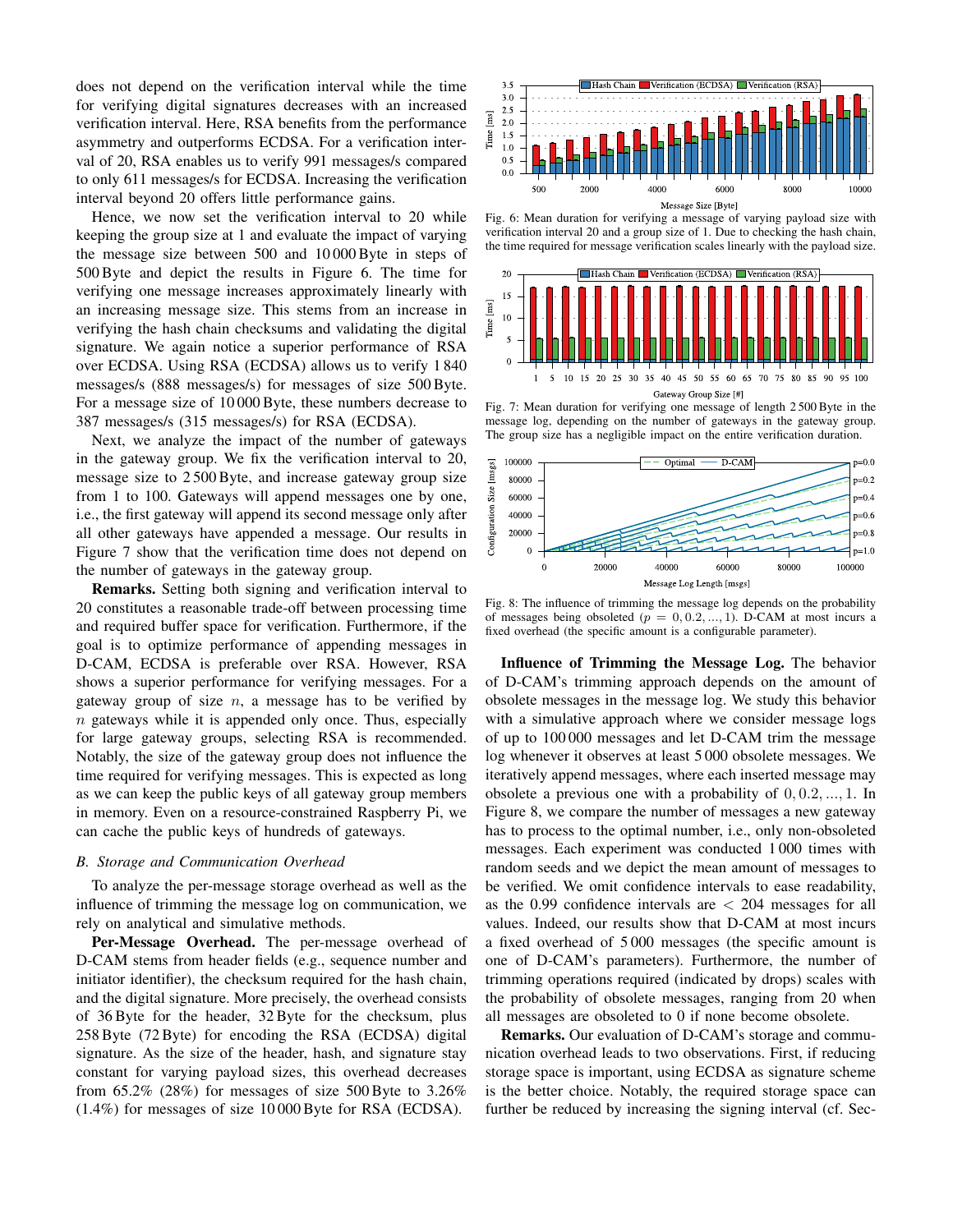tion III-B). Second, when considering the amount of messages that need to be processed by a new gateway joining a gateway group, D-CAM incurs only a constant overhead compared to an optimal solution that directly deletes any obsolete messages.

#### *C. Comparison to Other Remote Management Approaches*

Although D-CAM provides more functionality, e.g., group management and an audit log, than established remote management approaches such as VPNs or SSH, it is still interesting how D-CAM performs compared to said approaches. As our goal is to achieve a *consistent* configuration of the whole federated IoT network, VPNs and SSH require one connection from each gateway to each other gateway to communicate all control operations. In a network of  $N$  gateways, this results in sending N messages for each control operation and adding as well as maintaining  $N$  new connections for each new gateway. Considering bandwidth constraints of gateways, e.g., mobile uplinks, this becomes infeasible already for small networks. Contrarily, D-CAM only sends one message per control operation from a gateway to the cloud, irrespective of the network size. Thus, D-CAM's scalability is not bound by bandwidth. Furthermore, D-CAM's design reduces setup and management costs and is less susceptible to misconfiguration.

To quantitatively compare D-CAM to VPNs and SSH, we performed measurements using our evaluation setup. We use OpenVPN 2.3.4 as well as OpenSSH 6.7 with RSA 2 048 Bit keys and AES-256 in CBC mode (providing the same security level as D-CAM). The transmission of a message of size 2 500 Byte over OpenVPN (OpenSSH) results in  $2925 \times N$  Byte  $(2766\times N$  Byte) application layer payload (for group size N), compared to 2 826 Byte in D-CAM (irrespective of group size). Hence, already for networks of 3 gateways, D-CAM significantly reduces the communication overhead compared to utilizing VPNs or SSH. We observe similar trends for processing time (signing/verification interval of 20).

## *D. Concluding Observations*

We specifically designed D-CAM to scale to large network sizes. Our evaluation results confirm that the processing time for appending to the message log and verifying it are not noticeably impacted by the size of the gateway group. Similarly, the storage and communication overhead of D-CAM does not depend on the group size. D-CAM scales linearly in the size of the message log, being bound only by available storage space. Our message log trimming approach further helps in reducing required storage space. Additionally, D-CAM has no tradeoff between security and performance. We provide the same level of security as digital signatures and additionally protect against modification, insertion, reordering, and withholding of messages. Increasing D-CAM's signing and verification intervals allows to reduce the processing overhead. The tradeoff here is that messages must be buffered at a receiving gateway before they can be verified. To conclude, D-CAM provides a high level of security against powerful adversaries such as a malicious-but-cautious cloud provider at reasonable costs with respect to processing and storage overhead.

# VI. CONFIDENTIALITY

Certain scenarios also require the confidentiality of control messages, e.g., configurations of IoT devices may be industry secrets. In D-CAM, we thus can encrypt all control messages to only allow authorized gateways to read their content. We efficiently encrypt messages using a symmetric *group key* (e.g., using AES-256) shared within a gateway group. However, the possibility to arbitrarily add or remove gateways renders the key distribution challenging as we demand that gateways are only able to read messages from the message log that were appended during their membership. Hence, we change and redistribute the group key whenever group membership changes. For exchanging the group key, we rely on the public keys of gateways. Each time a gateway appends a message to add or remove another gateway, it also changes the group key. The group key is then encrypted for each gateway that will be a member after the addition or removal using its public key and then appended to the message log. Thus, only current group members can decrypt the new group key and thus any following messages. An in-depth analysis of the incurred processing overheads [4] shows that overheads are reasonable and well worth the additional protection of confidentiality.

### VII. RELATED WORK

Several approaches to *control access to data in the cloudbased IoT* have been proposed. In the context of health data, Lounis et al. [5] leverage attribute-based encryption to perform access control. Similar approaches have been proposed by Thilakanathan et al. [22] based on a secure data sharing protocol and Liu et al. [23] by employing attribute-based signcryption. On a more general scale, SensorCloud [4], [24] provides a generic security architecture for outsourcing IoT data to the cloud. In all of these approaches, access control is solely performed to protect the confidentiality of data and does not consider the potentially safety-critical access to actuation capabilities. This problem is addressed by Picazo-Sanchez et al. [6], who realize fine-grained access control for commands sent to an IoT device. However, their ciphertextpolicy attribute-based encryption scheme induces processing overheads in the order of seconds compared to D-CAM's overhead in the order of milliseconds. Furthermore and in contrast to our work, all previous approaches do not consider secure federation of IoT networks. They either require a central trusted entity for access control [5], [22], [23] or operate solely within isolated networks [4], [6], [24]. In contrast, D-CAM realizes full configuration, authorization, and management in the cloud-based IoT. Porambage et al. [25] realize secure multicast in the IoT. They, however, do not consider manyto-many messages and the management of gateway groups.

*Secure audit logs* protect integrity and authenticity of log files [26]. Schneier and Kelsey [26] present a generic secure logging scheme that allows to detect deletion or modification attempts even on compromised hosts. Waters et al. [27] propose an encrypted and searchable audit log that also protects confidentiality. Although these approaches do not consider a distributed setting, i.e., multiple entities contributing to a log,